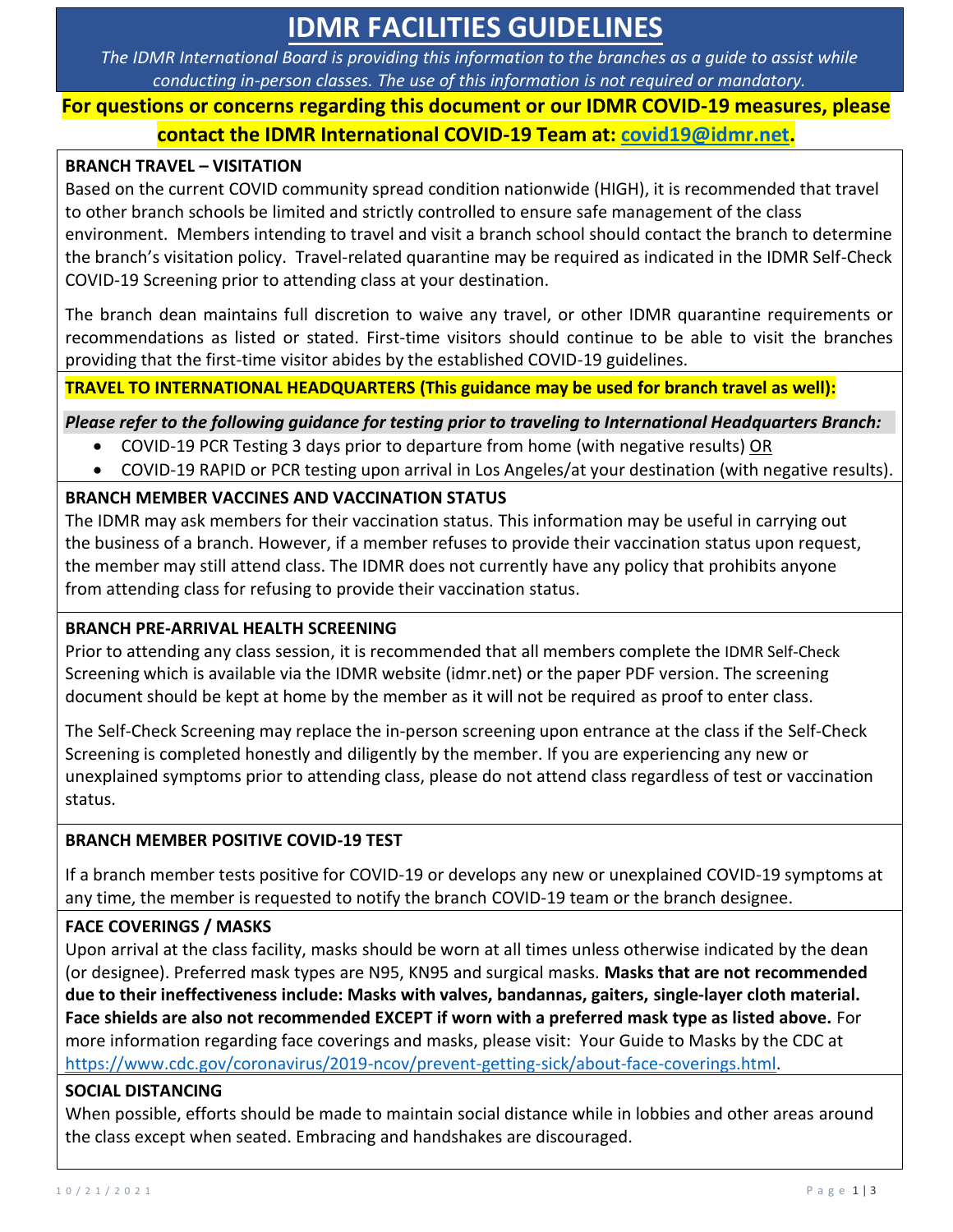# **IDMR FACILITIES GUIDELINES**

*The IDMR International Board of Trustees is providing this information to the branches as a guide to assist while conducting in-person classes. The use of this information is not required or mandatory.*

### **BRANCH CONTACT TRACING**

Branch Contact Tracing is an essential tool in maintaining the health and safety of branch members. Please be aware of the areas in which you are seated and the neighboring members who are seated around you.

 Your branch may have numbers and/or lettering systems to identify sections or rows. Please be aware of where you are seated. This will aid in our contact tracing efforts if the need arises.

If you were exposed to a member who tested positive, you may be notified of exposure via phone call, text message, email or announcement. If notified that you have been exposed, please follow the directions for exposure as listed in the IDMR Facilities COVID-19 Screening.

Upon notification, the COVID-19 team may request additional information from the infected member(s), including permission to use the member's name to help class members identify possible additional exposures. These efforts will be essential in helping the branches continue to function as safely as possible.

# **COMMITTEES' FUNCTIONS**

All functioning committee members should be vaccinated to ensure the safe functioning of the class. Unvaccinated committee members are subject to removal from their respective committee until they are fully vaccinated.

- Due to the current (HIGH) level of community transmission of COVID-19, the International Superintendent recommends that branch choirs do not perform until community transmission rates fall below HIGH or SIGNIFICANT. The current community transmission rates could present a higher risk of COVID transmission during choir performances.
- O In-person publications committee services may be contactless when possible.
- The branches' donation procedures may include contactless donations. Members are allowed to make donations while attending class via normal drop-box procedures in lieu of in-person payments.
	- o Normal drop-box pick-up procedures shall continue to be in place for the responsible officer and committee members.

### **BRANCH CLEANING**

It is recommended that each branch be disinfected routinely, after every building use, to ensure a clean and safe classroom environment.

Branches where speakers are called in a live environment should consider, when possible, utilizing disinfected microphones, pointers, and podium between speakers.

Branch restrooms may be equipped with the proper cleansing items, including paper towels, soap, water, toilet paper, toilet seat covers, and other items as deemed necessary.

**Branch restrooms should not be used for congregating before, during or after class. Restroom occupancy should be limited to the number of available stalls (not including a parent of multiple small children).** 

### **IF IN DOUBT, STAY HOME**

Although the Los Angeles and Banning Branches have resumed classes as scheduled, MP3's and MP4's will still be made available to the membership as usual. If an active member must quarantine away from class, the member shall continue to receive MP3 and MP4 files without interruption.